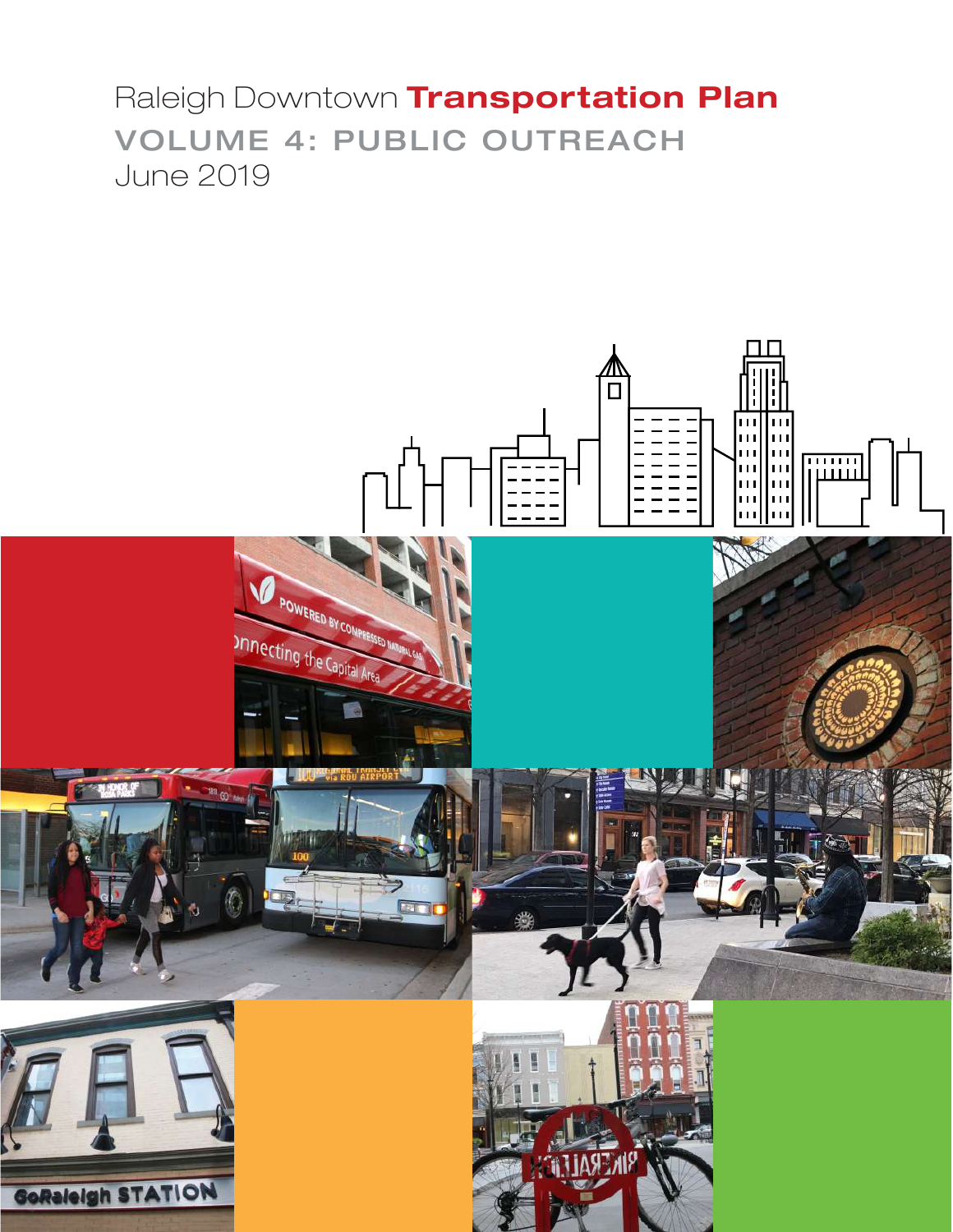

VOLUME 4 - PUBLIC OUTREACH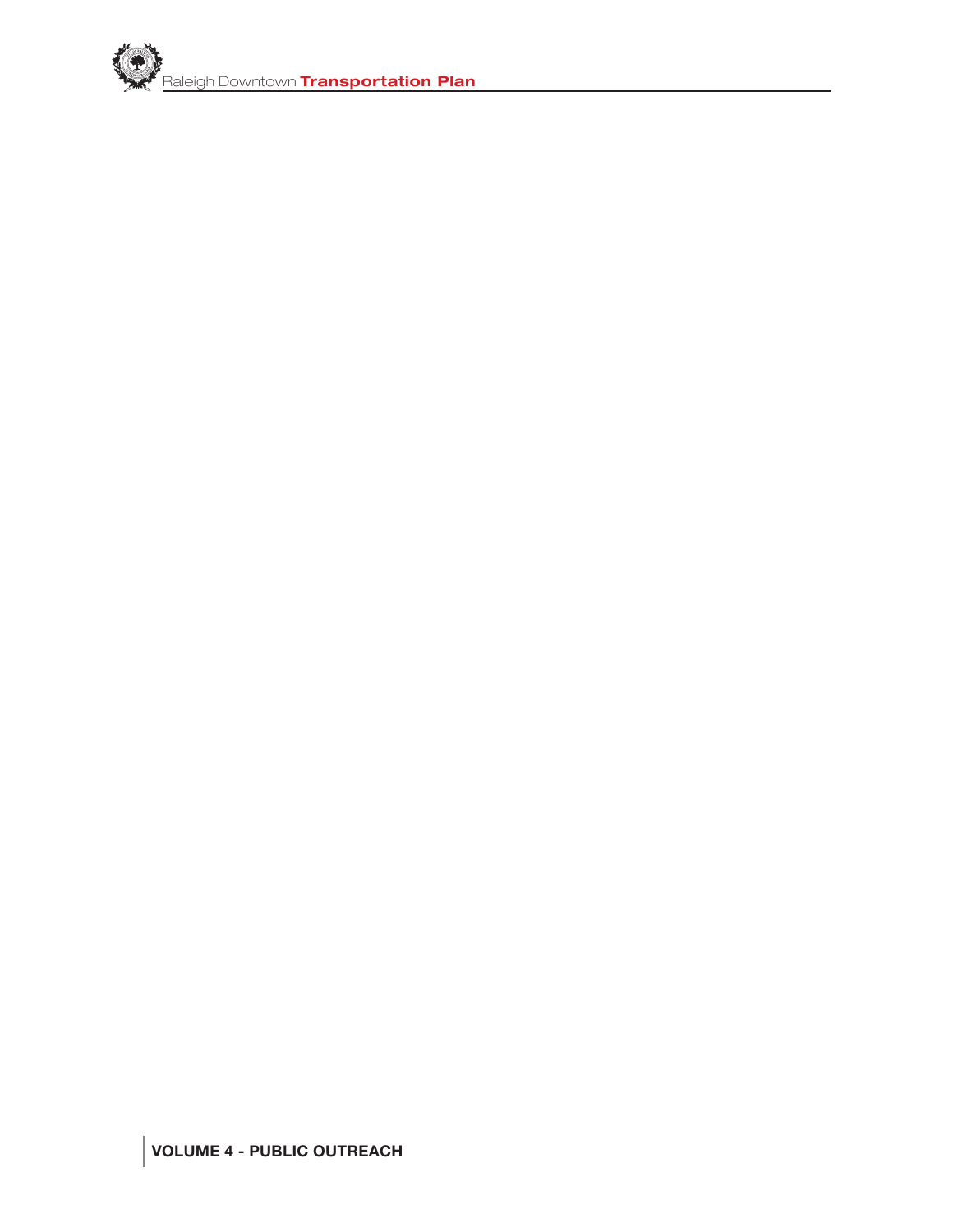# Table of Contents

### 1.0 Outreach Introduction

### 2.0 Project Groups

- 2.1 Core Team
- 2.2 Technical Team
- 2.3 Advisory Committee
- 2.4 Stakeholder Groups

### 3.0 Public Workshops and Survey

- 3.1 Public Workshop #1 November 7, 2018
	- 3.1.1 Public Meeting Open House Advertisements
- 3.2 Online Survey
- 3.3 Public Workshop #2 March 13, 2019
	- 3.3.1 Public Meeting Open House Advertisements

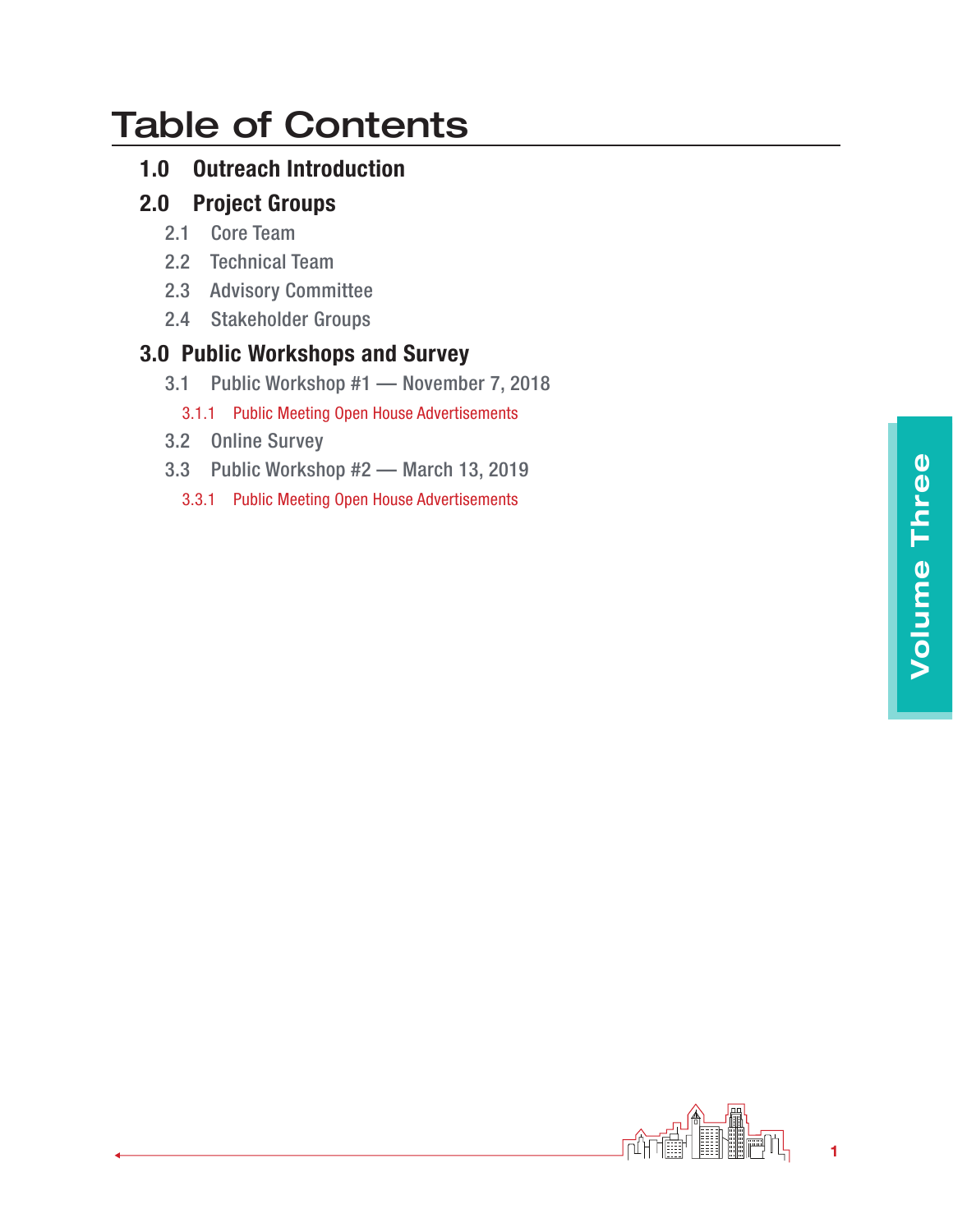

# *APPENDICES*

*TECHNICAL TEAM MEETING #1 AGENDA TECHNICAL TEAM MEETING #2 AGENDA AND MEETING NOTES TECHNICAL TEAM MEETING #3 AGENDA AND MEETING NOTES TECHNICAL TEAM MEETING #4 AGENDA AND MEETING NOTES TECHNICAL TEAM MEETING #5 AGENDA AND MEETING NOTES ADVISORY COMMITTEE MEETING #1 AGENDA AND MEETING NOTES ADVISORY COMMITTEE MEETING #2 AGENDA AND MEETING NOTES ADVISORY COMMITTEE MEETING #3 AGENDA AND MEETING NOTES ADVISORY COMMITTEE MEETING #4 AGENDA AND MEETING NOTES STAKEHOLDER GROUPS MEETING NOTES PUBLIC WORKSHOP #1 FLYERS PUBLIC WORKSHOP #1 COMMENTS PUBLIC WORKSHOP #2 FLYERS PUBLIC WORKSHOP #2 COMMENTS BPAC MEETING MINUTES 1/28/2019 BPAC MEETING MINUTES 2/22/2019 BPAC MEETING MINUTES 6/17/2019 ONLINE SURVEY RESULTS*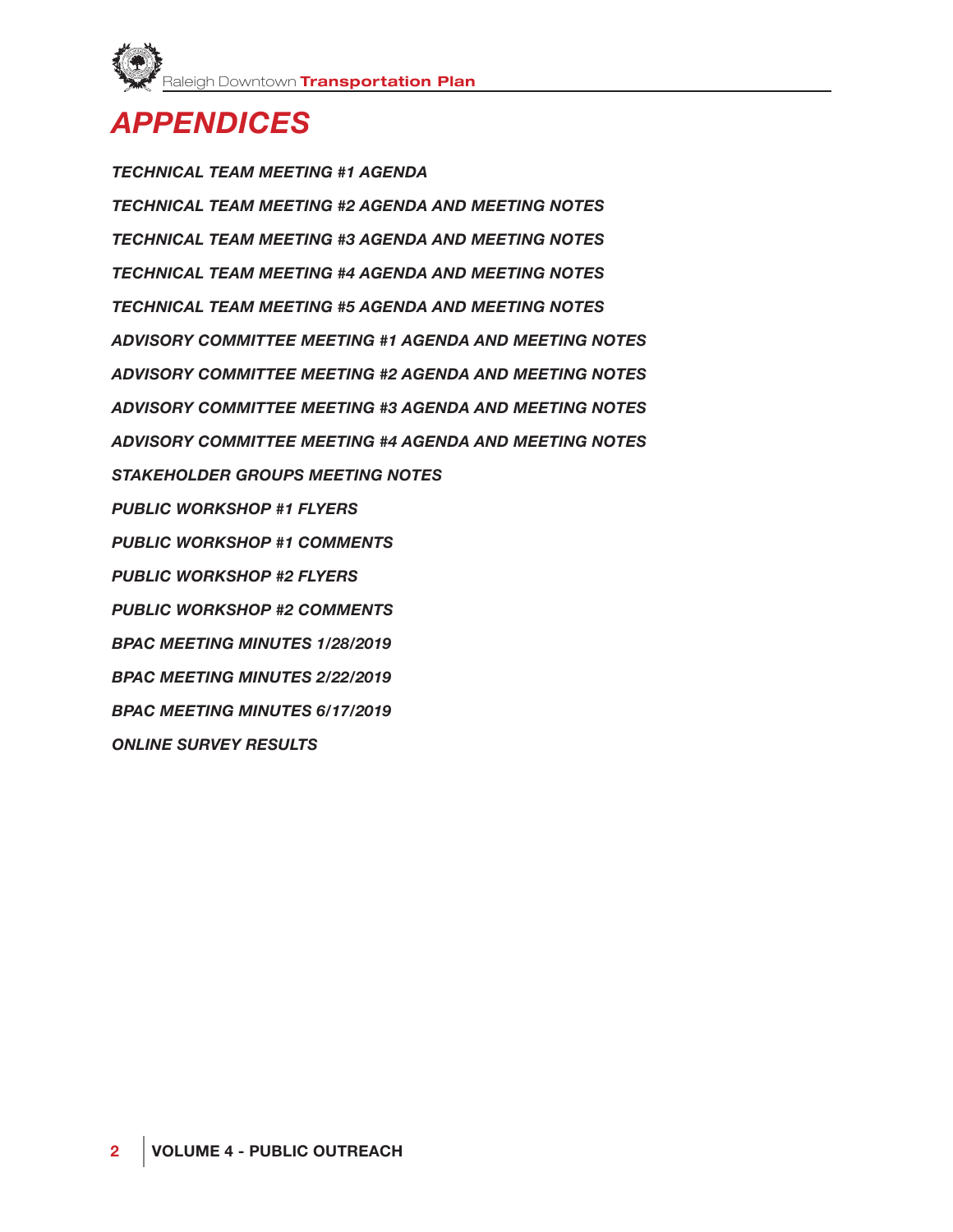# 1.0 Outreach Introduction

The Raleigh Downtown Transportation Plan included many opportunities for stakeholder and public involvement that aimed to collect information that contributed in a meaningful way to the planning process. The engagement goals were:

- ` Educate and inform the public regarding the project scope, schedule, goals, trade-offs, findings, and recommendations.
- $\blacktriangleright$  Provide a continuous communication strategy among project constituents on project philosophy and recommendations at key milestones.
- $\blacktriangleright$  Identify and actively solicit input from stakeholder groups most affected by and interested in the proposed improvements and recommendations within the study area.
- Establish, educate, and empower stakeholders and community groups to provide input and guidance on significant decisions during the planning process.
- ` Create a forum where participant voices can be heard and considered throughout the planning process.

The outreach philosophy aimed to be a comprehensive approach that included a holistic approach toward public input into trade-offs and priorities, and was grounded in technical analysis. Many groups feel a sense of ownership in Downtown Raleigh. This includes business owners, employees, and patrons; long-time and new residents; local and out of town visitors; and students and educators. The socio-economic data indicates that Downtown is represented by a variety of income, race, and ethnic groups. Each group and each person has a different perspective and resulting priorities which the project team sought to gather, document, and incorporate into the final plan.

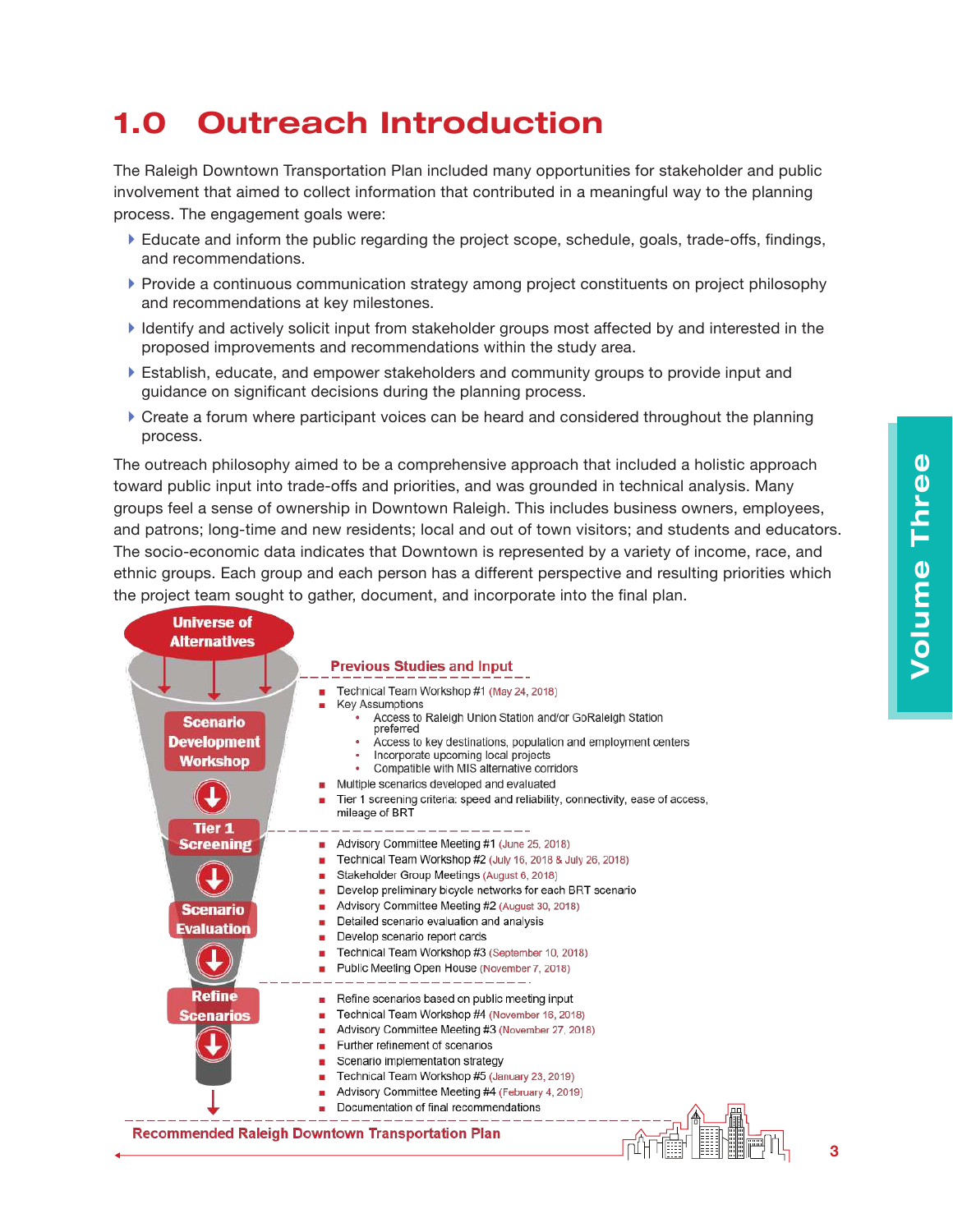# 2.0 Project Groups

## 2.1 Core Team

The purpose of the Core Team was to manage the project and facilitate completion of the contract. It was comprised of the City of Raleigh staff. The Core Team directed and assisted the project team (Kimley-Horn and subconsultants) throughout the course of the project. Responsibilities of the Core Team included:

- $\triangleright$  Ongoing coordination with the project team
- $\triangleright$  Serving as single voice for client
- **Providing guidance and authorization for next steps as needed**
- $\blacktriangleright$  Reviewing of all technical and outreach materials
- ` Compiling deliverable comments from Technical Team and provide unified comments to the project team

The Core Team met once every two weeks through the course of the study. The Core Team helped the project team to identify other key stakeholders to involve throughout the planning process, understand deficiencies and opportunities within the study area, and played a key role in the identification of scenarios based on knowledge of the trade-offs and agency procedures and standards.

## 2.2 Technical Team

The Technical Team served as the primary reviewing body of the deliverables prepared throughout the study. This team provided detailed feedback prior to material distribution to other stakeholders. The Technical Team included staff from the City of Raleigh, GoTriangle, CAMPO, NCDOT, and the Downtown Raleigh Alliance (DRA). The Technical Team members reviewed materials independently and met five times over the course of the planning process. All Technical Team comments on project deliverables were compiled by the Core Team and reconciled as necessary to provide the Project Team with unified comments for incorporation.

- ` Technical Team Meeting Kick-off March 26, 2018
- ` Technical Team Meeting #1 May 24, 2018
- ▶ Technical Team Meeting #2a July 16, 2018
- ` Technical Team Meeting #2b July 26, 2018
- ` Technical Team Meeting #3 September 10, 2018
- ` Technical Team Meeting #4 November 16, 2018
- ` Technical Team Meeting #5 January 23, 2019

All meeting agendas and notes can be found in the Appendix.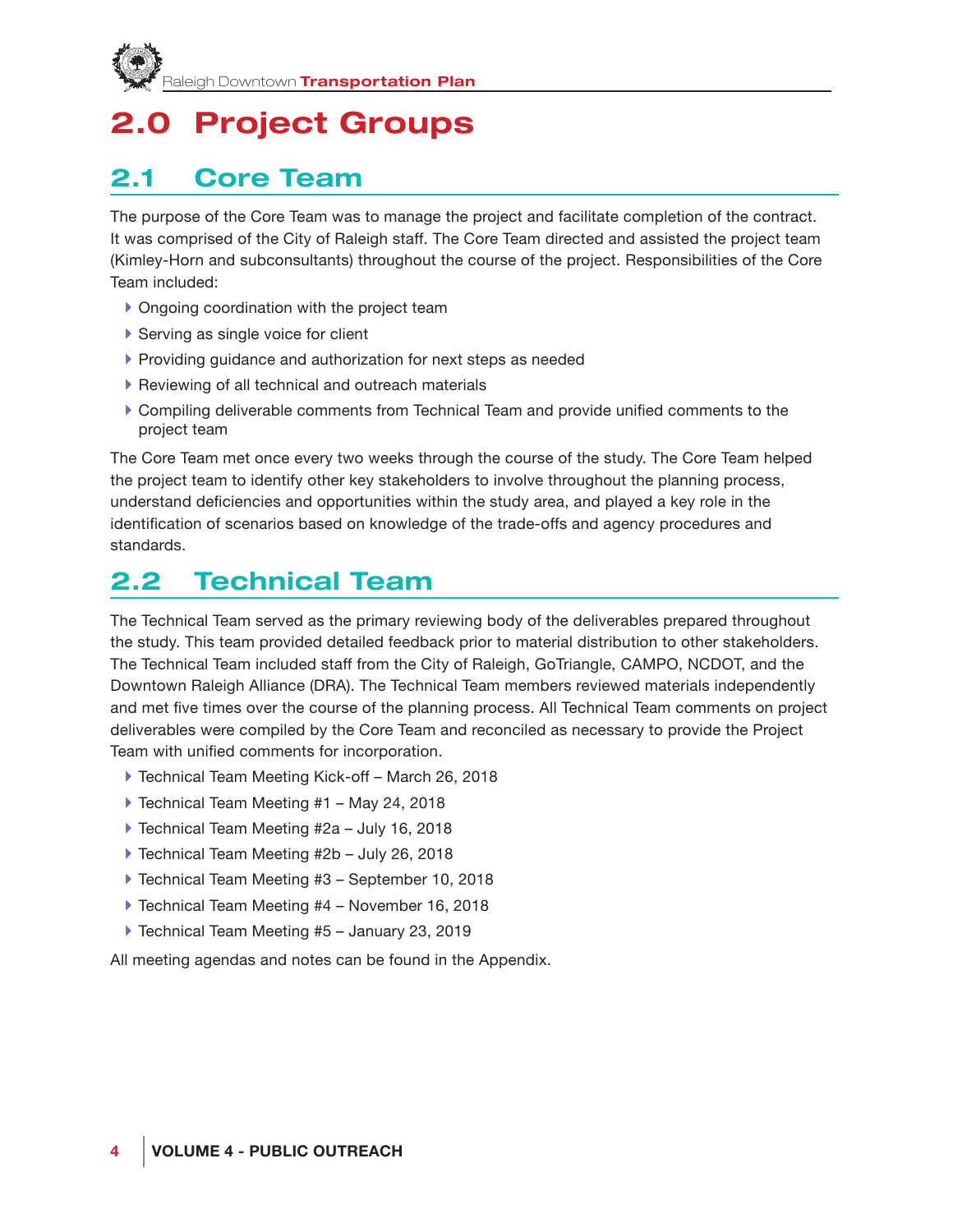### 2.2.1 Technical Team Members

The following individuals participated on the Technical Team.

#### **NCDOT**

- ▶ Joey Hopkins
- ▶ Richard Hancock

### City of Raleigh

- ▶ Jef Niffenegger
- ▶ Roberta Fox
- ▶ Eric Lamb
- ` Paul Kallam
- ` Michael Moore
- **John Tallmadge**
- ▶ Kenneth Bowers
- ▶ Seneca Sok

**Jason Hardin** 

### Downtown Raleigh Alliance

- ` Bill King
- ▶ Kris Larson

### **CAMPO**

- ▶ Bret Martin
- ▶ Shelby Powell

### **GoTriangle**

- ▶ Erik Landfried
- **b** Jennifer Green
- ` Patrick McDonough

## 2.3 Advisory Committee

Advisory Committee participants were a part of a more extensive educational event to learn about trade-offs and study goals, provide feedback on outreach materials prior to public meetings, and provide input on decisions. The Advisory Committee met four times over the course of the planning process.

- ` Advisory Committee Meeting #1 June 25, 2018
- ` Advisory Committee Meeting #2 August 30, 2018
- ▶ Advisory Committee Meeting #3 November 27, 2018
- ` Advisory Committee Meeting #4 February 4, 2019

All meeting agendas and notes can be found in the Appendix.

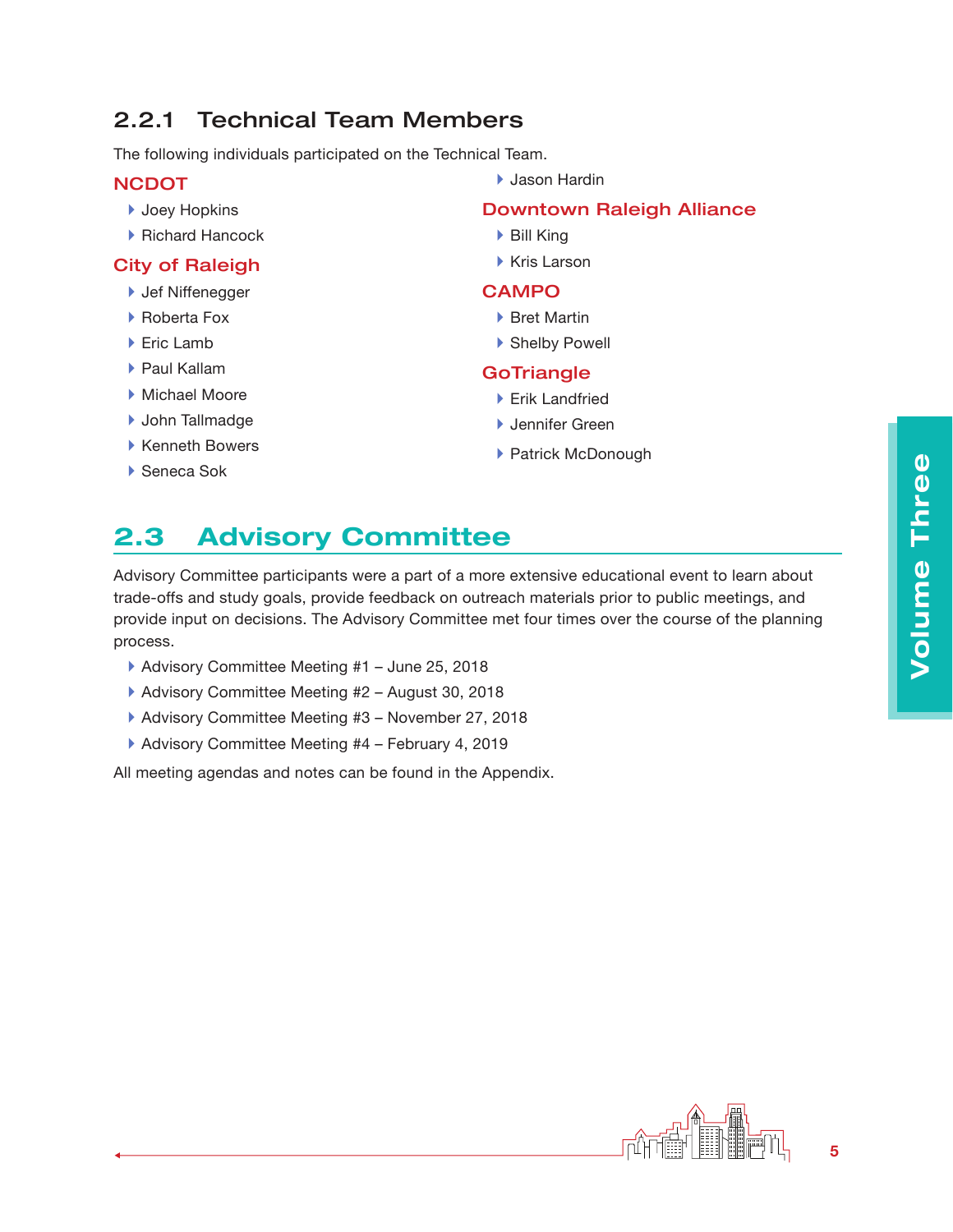Raleigh Downtown **Transportation Plan** 

### 2.3.1 Advisory Committee Members

The following individuals participated in the Advisory Committee.

- ` Joe Milazzo Regional Transportation Alliance
- ▶ Karen Rindge WakeUP Wake County
- **John Kane Developer**
- ▶ Joe Whitehouse Capital Area Ride for Safety (CARS) Live it Up! Hillsborough Street Board
- ▶ Leo Suarez Downtown Living Advocates (DLA)
- ` Richard Hancock North Carolina Department of Transportation (NCDOT)
- **Jason Horne Raleigh Transit Authority**
- ▶ Dr. Ricky Scott Mayor's Committee for Persons with Disabilities
- ▶ Cody Stokes Oaks and Spokes
- ▶ Dr. Keith Powell Shaw University
- ▶ Jannet Barnes African American Caucus
- ▶ Kris Larson Downtown Raleigh Alliance
- ▶ Bill King Downtown Raleigh Alliance
- ▶ Dr. Brian Ralph William Peace University
- ▶ Susan Weiss North Carolina Department of Administration
- ` Phillip Vereen NCDOT Public Transportation
- ▶ Nicole Kreiser Wake County
- ▶ Bret Martin Capital Area Metropolitan Planning Organization

### 2.4 Stakeholder Groups

Stakeholders attended an initial meeting on August 6, 2018 to discuss background, vision, priorities, and trade-offs. Stakeholders were invited to attend the public workshops and view the alternative scenarios, talk with the core team, and share thoughts on each alternative. A full list of stakeholders who participated including a meeting summary are included in the Appendix.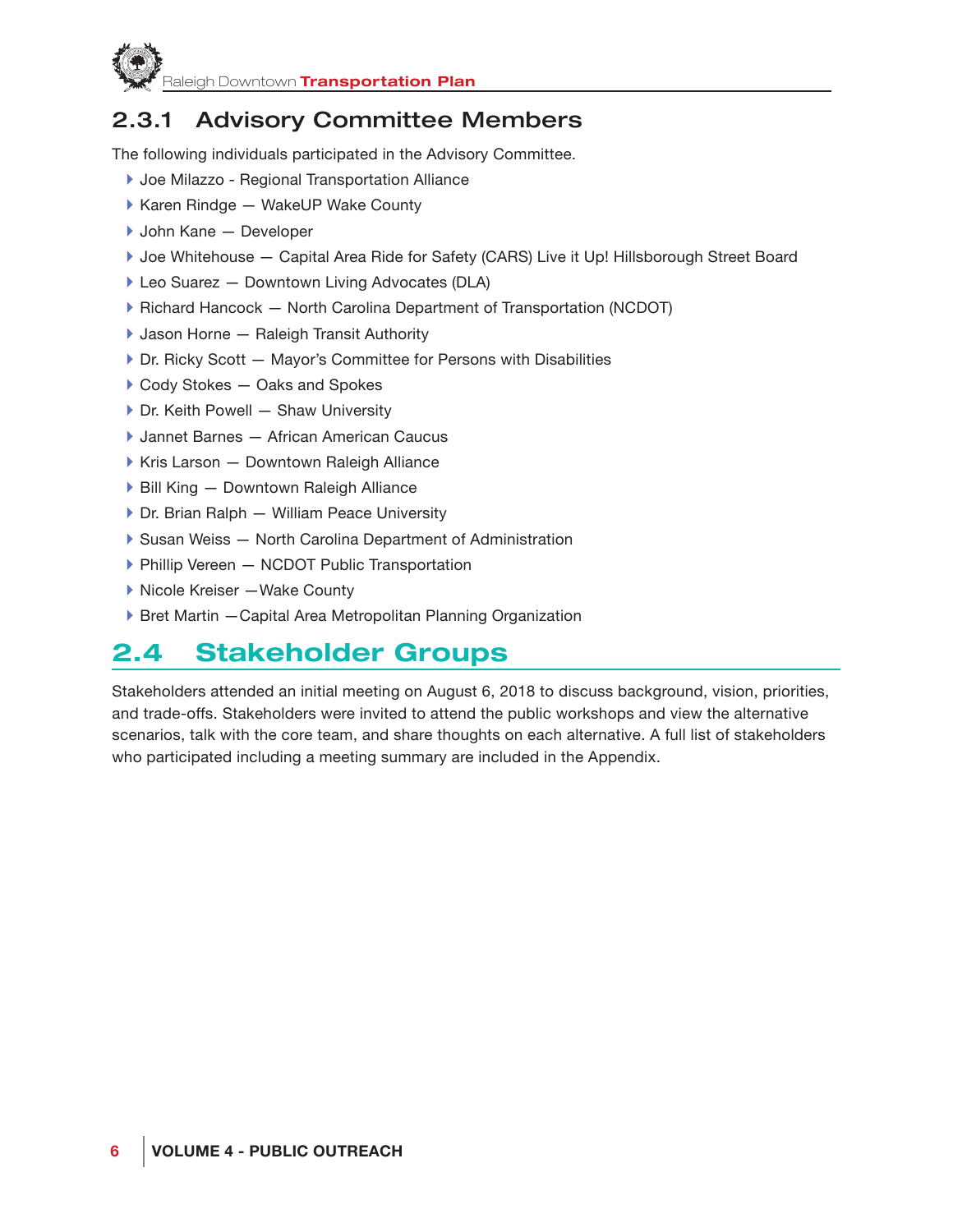# 3.0 Public Workshops and Survey

Gathering input from the public throughout the planning process is critical to understanding local needs and ensuring the public is well-informed of the planning process. Two public workshops were held during the development of the Raleigh Downtown Transportation Plan.

## 3.1 Public Workshop #1 — November 7, 2018

The first public workshop was held on November 7, 2018 from 4 to 7 PM at the Raleigh Convention Center. The meetings was structured as an open house and aimed to introduce and provide education about multimodal transportation and bus rapid transit (BRT); introduce each of the four multimodal scenarios and their key attributes; and to gauge public opinion about the four multimodal scenarios. Comments collected at the public workshop are shared in the Appendix.

### 3.1.1 Public Meeting Open House Advertisements

Emails were sent to all Technical Team, Advisory Committee, and Stakeholder Group members inviting them to attend the public workshop.

### Social Media Notices

GoRaleigh, DRA, and WakeUp Wake County shared public workshop information via their social media platforms and websites.

- ▶ WakeUP Wake County Twitter October 23, 2018
- ▶ Downtown Raleigh Alliance Twitter October 24, 2018
- ▶ Raleigh Moves Twitter October 30, 2018
- ` GoRaleigh Facebook October 31, 2018
- ` GoRaleigh Facebook November 1, 2018
- ▶ GoRaleigh Facebook November 2, 2018
- ` Downtown Raleigh Alliance Facebook November 6, 2018
- ▶ WakeUP Wake County Twitter November 6, 2018
- ▶ WakeUP Wake County Twitter November 7, 2018
- ▶ Downtown Raleigh Alliance Twitter November 7, 2018

### Flyer Distribution

Flyers were distributed across downtown leading up to the public workshop. The comprehensive list is provided below.

#### GoRaleigh Travel Demand Management (TDM) distributed flyers at these events:

- ▶ Red Hat on 11/1
- ▶ Five Points on 11/5

#### Distributed by City of Raleigh at Wake Transit Bus Events:

- ` Southeast CAC at Worthdale Community Center on 10/29/18
- ▶ Barwell Community Center from 5 7 PM on 10/30/18
- ▶ Ralph Campbell Community Center in Apollo Heights 2-4 PM on 11/1/18
- ` GoRaleigh Station handing out flyers from 4pm 6pm on 11/1/2018

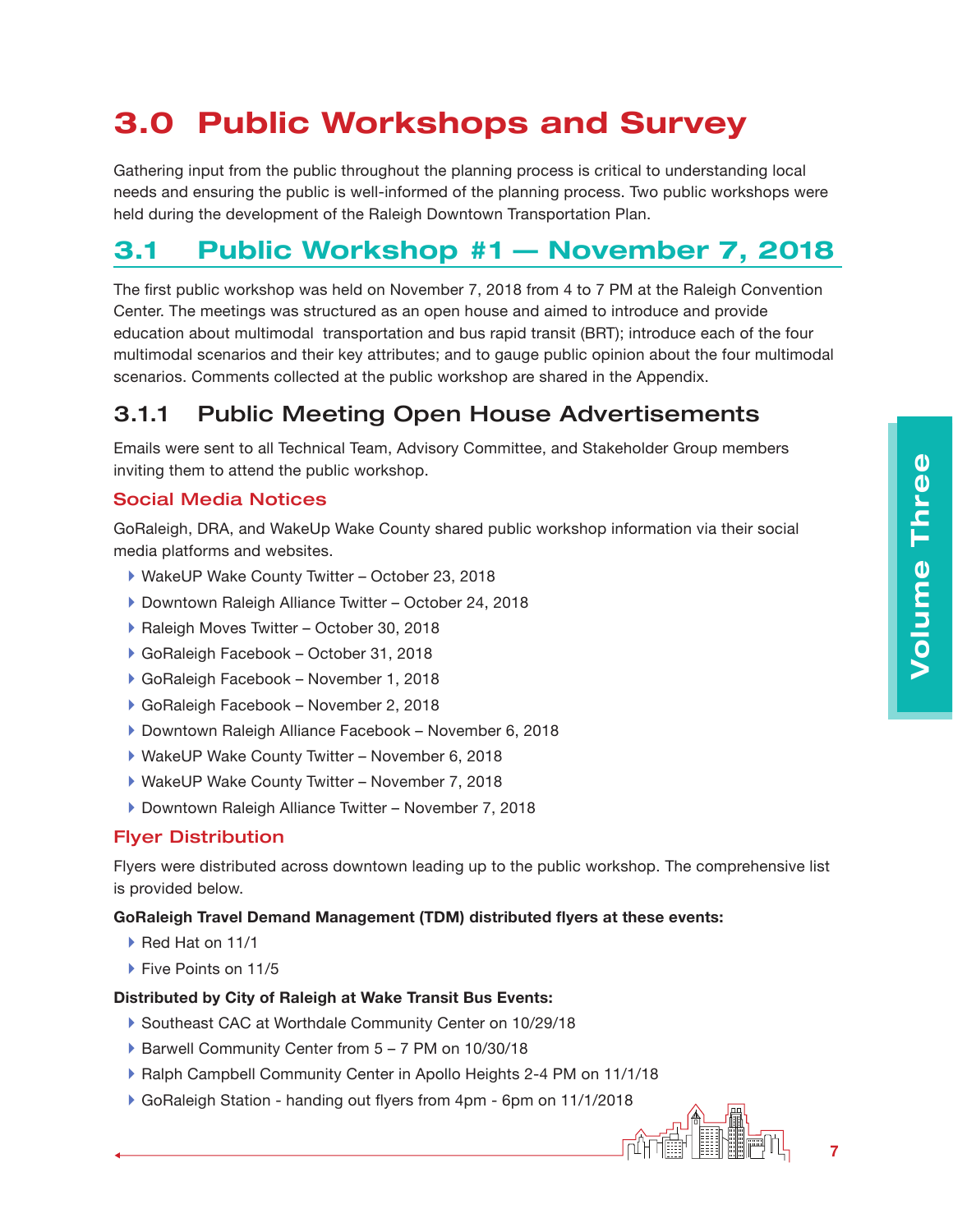#### Flyers distributed at the following locations the week of 10/22 and 10/29/2018:

- ▶ 42 & Lawrence
- ▶ Apex Outfitter
- ▶ Arrow
- ▶ Art of Style
- ▶ Beasley's
- ` Bida Manda
- ▶ Bishop's Cut & Color
- ` Bittersweet
- ` Brewery Bhavana
- ▶ Briggs Hardware
- ▶ Caffe Luna
- ` Campbell University
- ▶ Centro
- ▶ Chuck's
- ` City Market Barber
- ` Clyde Cooper's BBQ
- ▶ DGX Raleigh
- ▶ Downtown Express Library
- ▶ El Rodeo
- ▶ Father & Son
- ` Gravy
- ▶ Growler USA
- ` Hannah Stop & Shop
- ` Heirloom Coffee
- ▶ House of Swank
- ▶ Junction West
- ▶ Lucette Grace
- ▶ M&F Bank
- ▶ Manhattan Cafe
- ` Marbles Museum
- ` Mofu Shoppe
- ` Morgan Street Food Hall
- ▶ Morning Times
- ▶ NC Justice Department
- ` Neighbor to Neighbor
- ▶ Oak City Market
- ▶ Petale
- ▶ Pizza Times
- ▶ Poyner YMCA
- ` Raleigh Provisions
- ▶ Raleigh Raw
- ▶ Raleigh Times
- **A** Raleigh Union Station
- ` Raleigh Wake Citizens Association
- ▶ Read with Me
- ` Reliable Loan Pawn
- ▶ Short Walk Wines
- ▶ Sir Walter Apartments
- ▶ Sir Walter Coffee
- $\triangleright$  Sitti
- ▶ Starbucks Downtown
- $\blacktriangleright$  Stitch
- $\blacktriangleright$  Subway
- ` Tama Tea
- ▶ Taz's
- ▶ Tonbo Ramen
- ▶ Treat
- ▶ Trophy Brewing
- ▶ Turner Print Services
- ▶ UPS
- ▶ Woody's
- ▶ Zen Succulent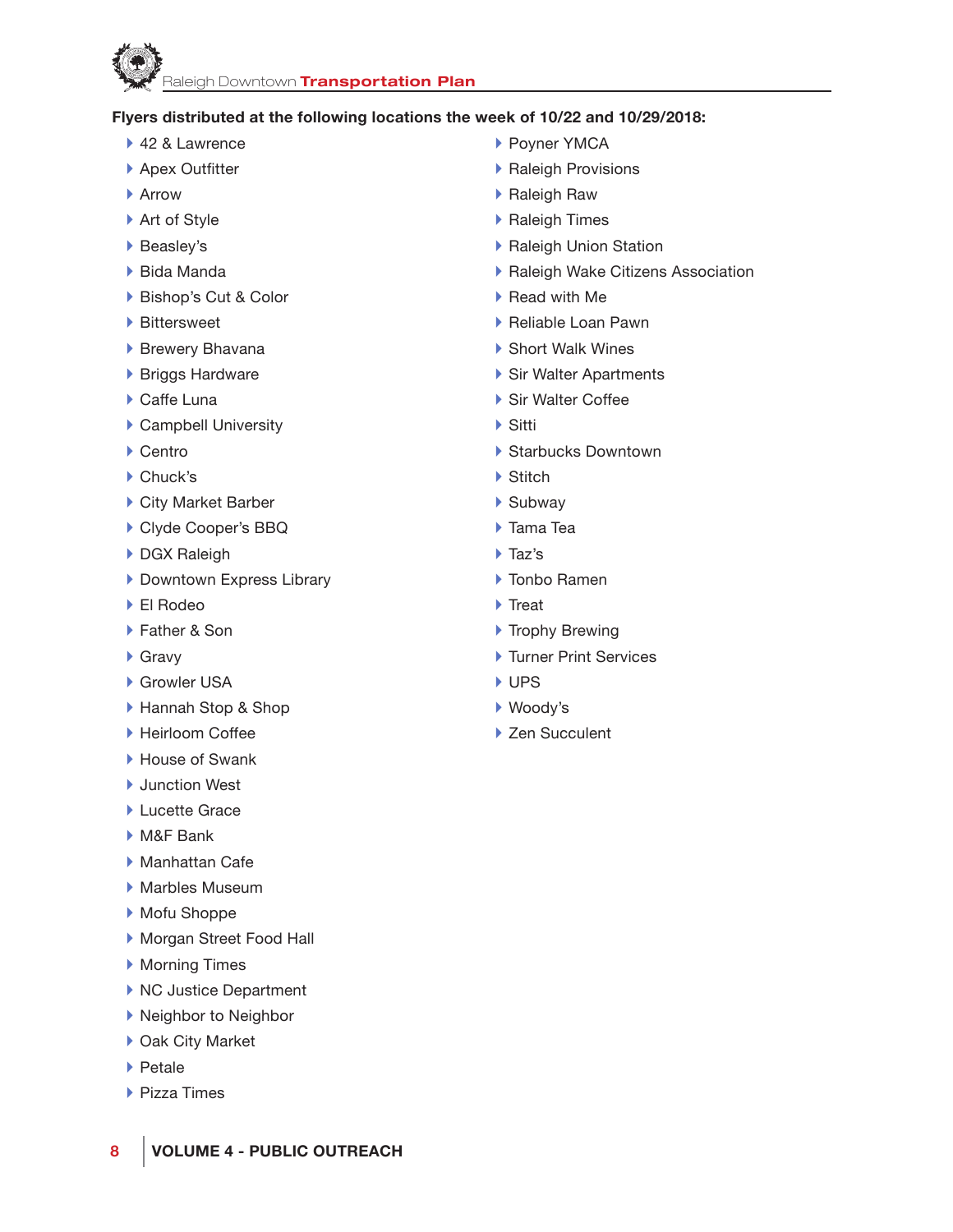## 3.2 Online Survey

An online survey was made available to the public between November 7, 2018 and November 16, 2018. During this week, 458 individuals participated in the survey and left over 600 comments. The results of the online survey are available in the Appendix.

## 3.3 Public Workshop #2 — March 13, 2019

The second public workshop was held on March 13, 2019 from 4 to 7 PM at the Raleigh Convention Center. The meetings was structured as an open house and aimed to provide an overview of the feedback received to date, present the near-term, mid-term, and full build-out bus rapid transit network, share the full build-out bicycle network, and introduce the streetscape assessment. GoTriangle was also present at the workshop to provide information about the Wake Transit Plan, Major Investment Study, and Bus Plan. Participants could leave comments with the project team at the meeting as well as through an online portal. All comments left are shown in the Appendix.

### 3.3.1 Public Meeting Open House Advertisements

Emails were sent to all Technical Team, Advisory Committee, and Stakeholder Group members inviting them to attend the public workshop.

### Social Media Notices

GoRaleigh, DRA, WakeUp Wake County, Regional Transit Alliance, and CAMPO shared public workshop information via their social media platforms and websites.

- ▶ GoForward Twitter- March 11, 2018
- ▶ GoRaleigh Twitter —March 12, 2018
- ▶ GoRaleigh Twitter —March 13, 2018
- ▶ DRA Twitter March 4, 2019
- ▶ DRA Twitter March 8, 2019
- ▶ DRA Twitter March 11, 2019
- ▶ DRA Twitter March 13, 2019
- ▶ CAMPO Twitter March 4, 2019
- ▶ CAMPO Twitter March 11, 2019
- ▶ Raleigh Convention Center Twitter March 12, 2019
- **RTA** weekly email
- ▶ Raleigh Over Easy weekly email